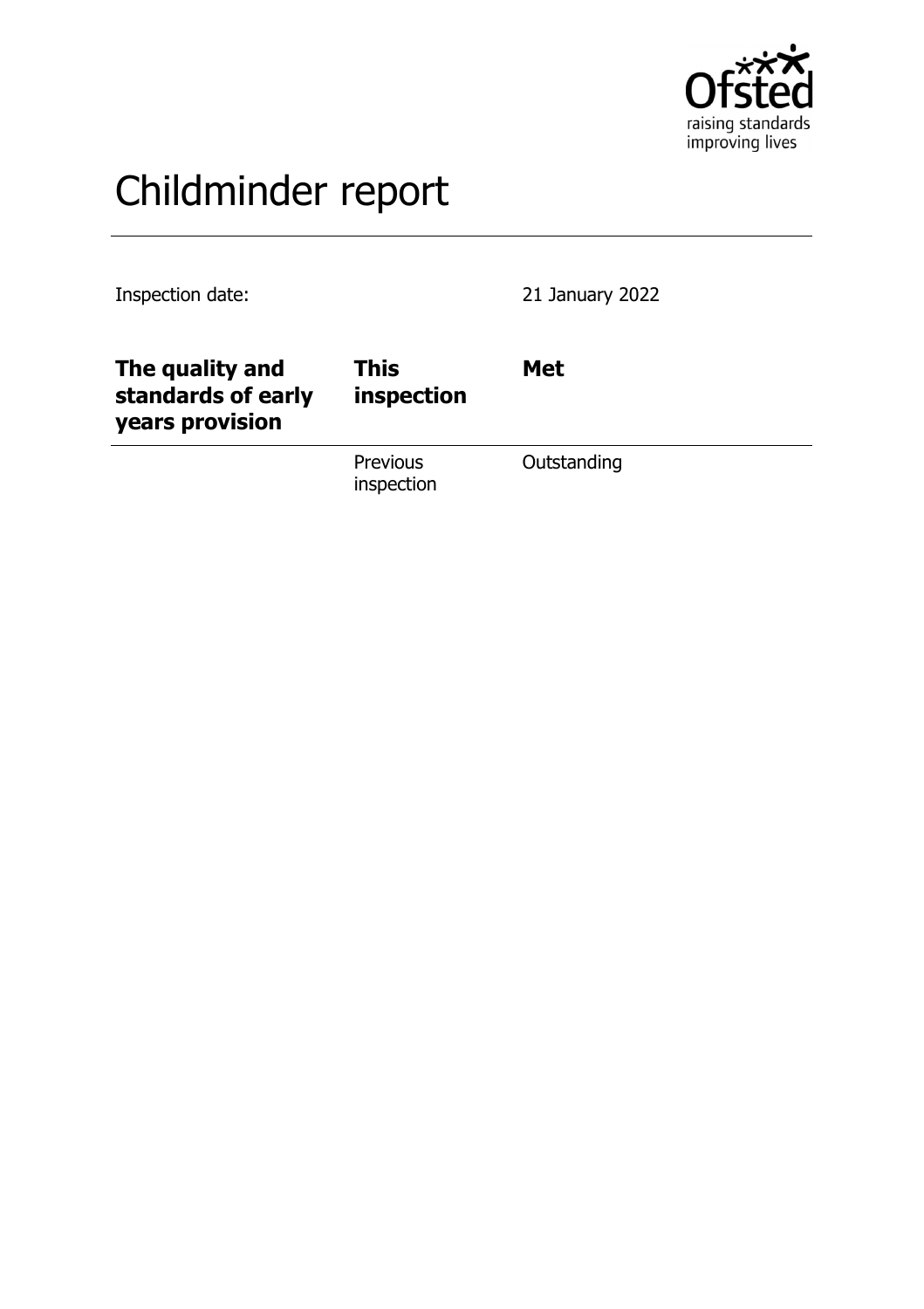

# **Summary of key findings**

#### **This provision meets requirements**

- $\blacksquare$  The childminder understands how to protect children's welfare. For example, she is aware of signs and symptoms that may cause concern about a child's safety. She knows the local reporting procedures to follow.
- $\blacksquare$  The childminder explains how she will help children learn how to keep themselves safe. For instance, in the event of a fire. She plans to have regular fire drills and teach children about road safety.
- $\blacksquare$  The childminder describes how she will support children to learn about their local community. For example, she plans to take children to places, such as the farm, park, museum, and pre-school. She describes how she will teach children to appreciate diversity and will celebrate a variety of cultural traditions.
- $\blacksquare$  The childminder has a wide range of resources for children of all ages. She understands the importance of helping children learn to manage their feelings, develop good behaviour and have positive attitudes to learning.
- $\blacksquare$  The childminder describes how she will plan a broad curriculum, which includes activities that build on what children already know and what they need to learn. She describes how she will plan a range of activities that supports children's imaginative play.
- $\blacksquare$  The childminder recognises the importance of working with parents and other professionals to promote continuity in children's care and learning.
- $\blacksquare$  The childminder understands the importance of teaching children about healthy lifestyles. For example, she will provide children with a balanced diet and give them opportunities to play outside in the fresh air.
- $\blacksquare$  The childminder is friendly and welcoming. She has a thorough understanding of how to provide an inclusive setting, where children's unique achievements are celebrated. She knows how to support children with special educational needs and/or disabilities.
- $\blacksquare$  The childminder describes how she will reflect on the quality of her practice to identify areas for further development. She demonstrates a commitment to improve her skills and knowledge. She describes how she will take the views of parents into account, to improve her provision.

There were no children in the early years age range present when this inspection took place. The findings in this report are based on evidence gathered from discussions with those who care for the children and an inspection of the premises, equipment and relevant documentation. Where there are no early years children present, no judgement is made on the quality of the early years provision as there is no reliable evidence on which to assess its impact on children. The report states whether the provider continues to meet the requirements of registration.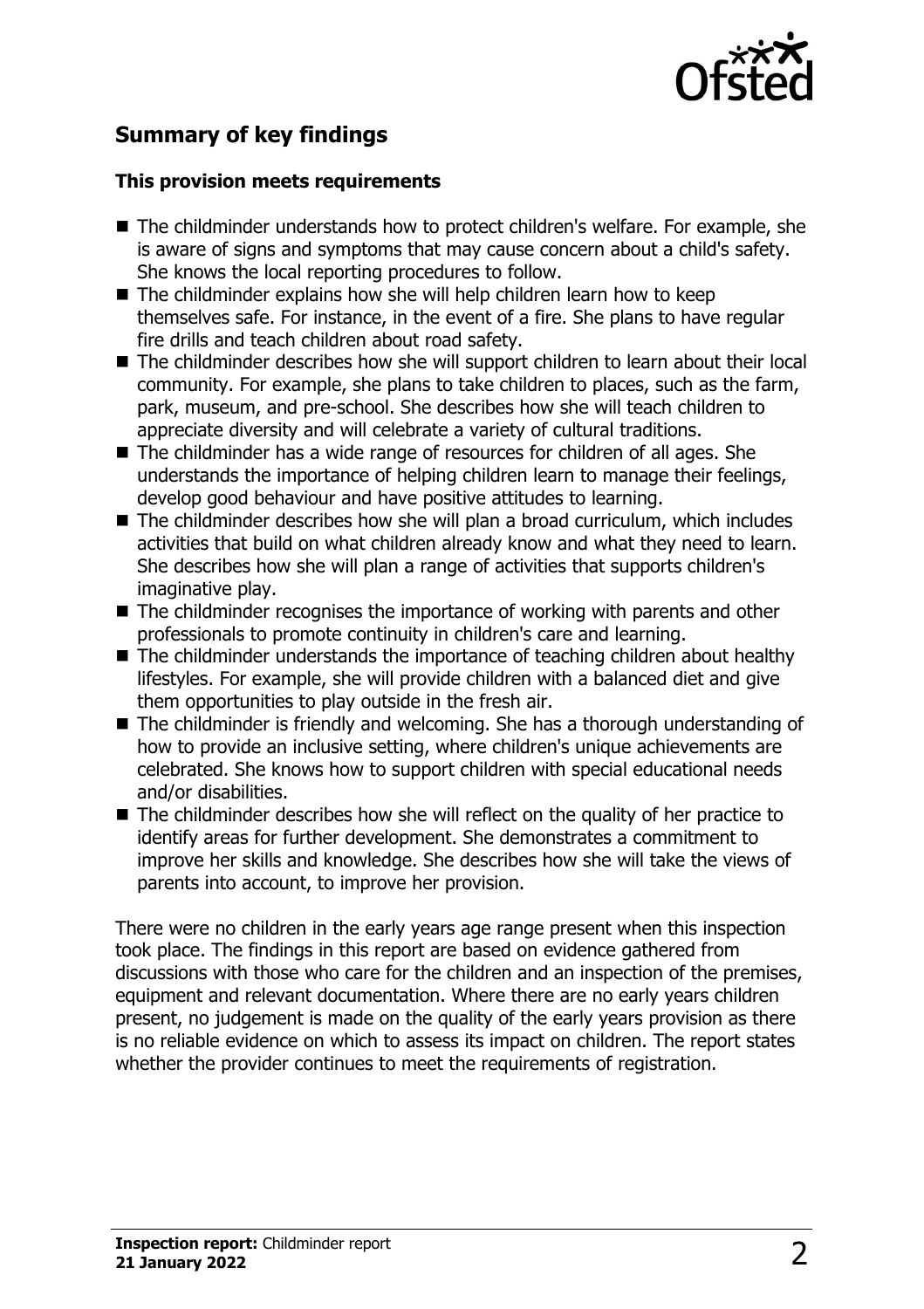

| <b>Setting details</b>                         |                                                                                      |
|------------------------------------------------|--------------------------------------------------------------------------------------|
| Unique reference number                        | EY379948                                                                             |
| <b>Local authority</b>                         | Redbridge                                                                            |
| <b>Inspection number</b>                       | 10128472                                                                             |
| <b>Type of provision</b>                       | Childminder                                                                          |
| <b>Registers</b>                               | Early Years Register, Compulsory Childcare<br>Register, Voluntary Childcare Register |
| Day care type                                  | Childminder                                                                          |
| Age range of children at time of<br>inspection | $0$ to $0$                                                                           |
| <b>Total number of places</b>                  | 6                                                                                    |
| Number of children on roll                     | 0                                                                                    |
| Date of previous inspection                    | 9 June 2015                                                                          |

## **Information about this early years setting**

The childminder registered in 2008. She lives in Ilford, in the London Borough of Redbridge. The childminder operates Monday to Friday, throughout the year, from 7am to 6pm.

## **Information about this inspection**

#### **Inspector**

Pauline Valentine-Coker

#### **Inspection activities**

- This was the first routine inspection the childminder received since the COVID-19 pandemic began. The inspector discussed the impact of the pandemic with the childminder and has taken this into account in their evaluation of the setting.
- $\blacksquare$  The inspector conducted a learning walk and viewed the areas of the home used for childminding.
- The childminder talked to the inspector about the resources and equipment she uses for childminding.
- The inspector viewed relevant documentation, which included the childminder's public liability insurance and suitability checks for adults living in the home.
- $\blacksquare$  The inspector talked with the childminder about her understanding of the safeguarding and welfare requirements.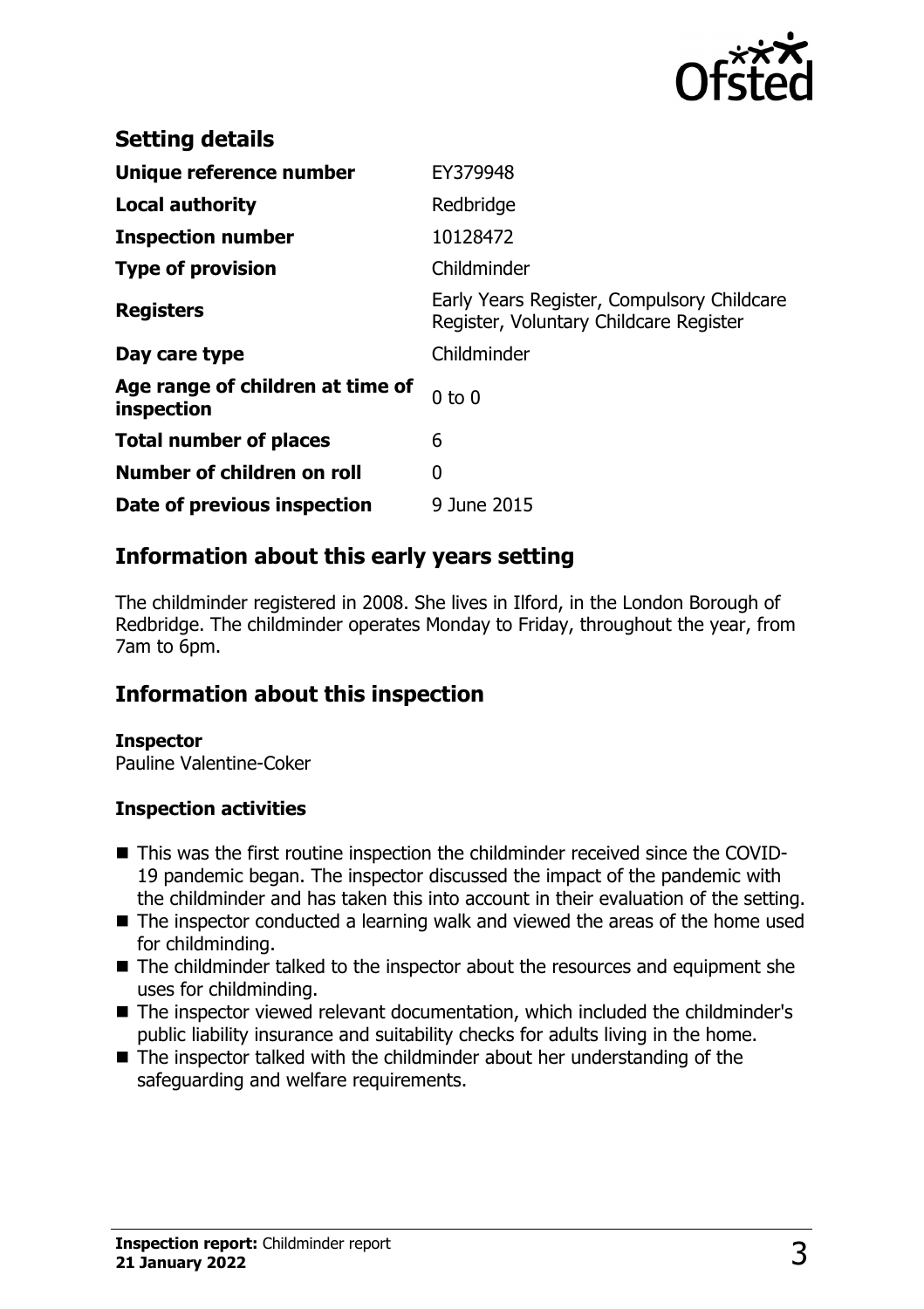

We carried out this inspection under sections 49 and 50 of the Childcare Act 2006 on the quality and standards of provision that is registered on the Early Years Register. The registered person must ensure that this provision complies with the statutory framework for children's learning, development and care, known as the early years foundation stage.

If you are not happy with the inspection or the report, you can [complain to Ofsted](http://www.gov.uk/complain-ofsted-report).